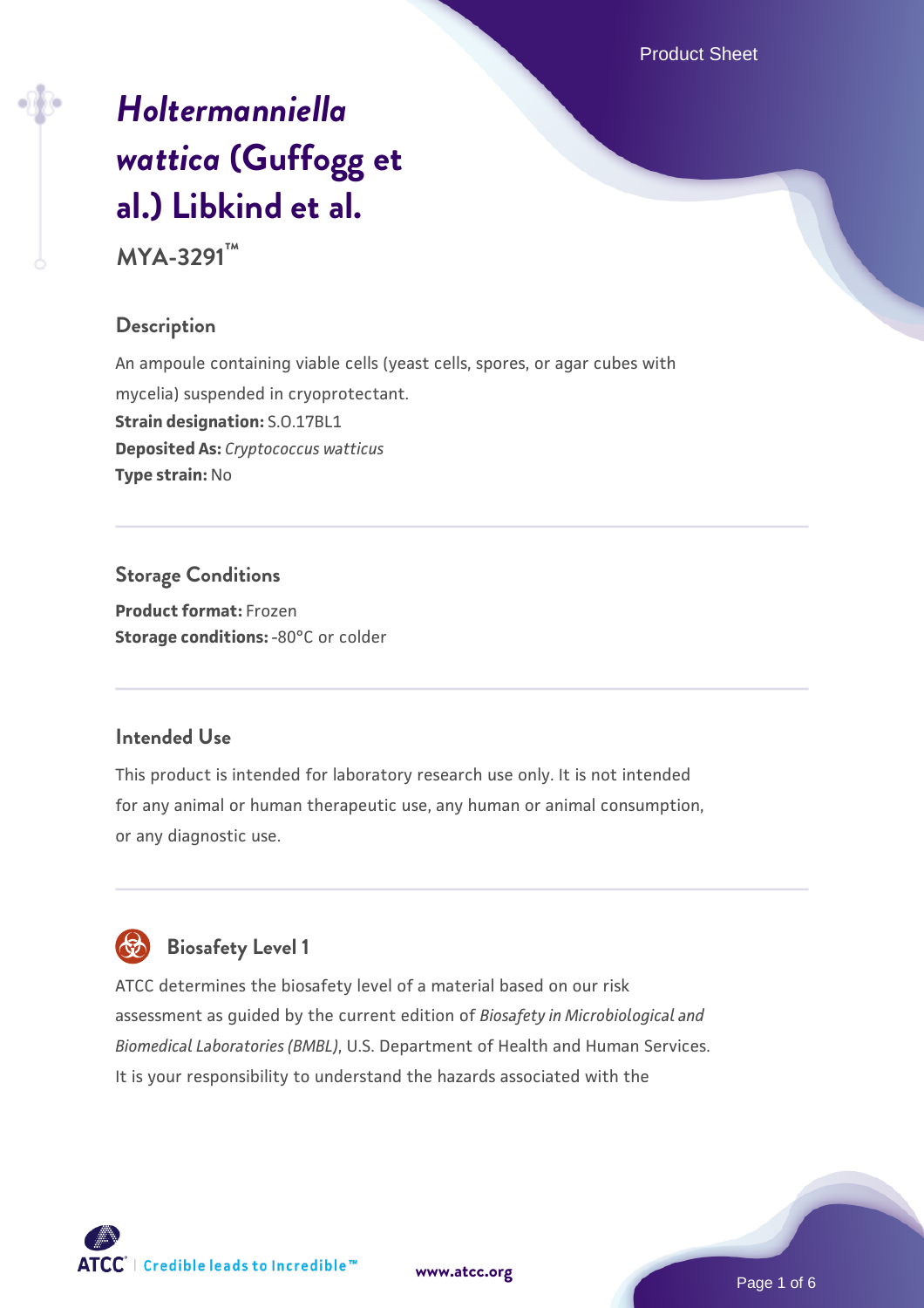## **[Holtermanniella wattica](https://www.atcc.org/products/mya-3291) [\(Guffogg et al.\) Libkind et al.](https://www.atcc.org/products/mya-3291)** Product Sheet **MYA-3291**

material per your organization's policies and procedures as well as any other applicable regulations as enforced by your local or national agencies.

ATCC highly recommends that appropriate personal protective equipment is always used when handling vials. For cultures that require storage in liquid nitrogen, it is important to note that some vials may leak when submersed in liquid nitrogen and will slowly fill with liquid nitrogen. Upon thawing, the conversion of the liquid nitrogen back to its gas phase may result in the vial exploding or blowing off its cap with dangerous force creating flying debris. Unless necessary, ATCC recommends that these cultures be stored in the vapor phase of liquid nitrogen rather than submersed in liquid nitrogen.

## **Certificate of Analysis**

For batch-specific test results, refer to the applicable certificate of analysis that can be found at www.atcc.org.

## **Growth Conditions**

**Medium:**  [ATCC Medium 28: Emmons' modification of Sabouraud's agar/broth](https://www.atcc.org/-/media/product-assets/documents/microbial-media-formulations/2/8/atcc-medium-28.pdf?rev=0da0c58cc2a343eeae735016b70809bb) [ATCC Medium 200: YM agar or YM broth](https://www.atcc.org/-/media/product-assets/documents/microbial-media-formulations/2/0/0/atcc-medium-200.pdf?rev=ac40fd74dc13433a809367b0b9da30fc) [ATCC Medium 1049: Glucose-yeast-peptone medium](https://www.atcc.org/-/media/product-assets/documents/microbial-media-formulations/atcc-medium-1049.pdf?rev=782888acdc004ecfa9dcc3e757b0b85a) **Temperature:** 20°C **Atmosphere:** Aerobic

**Handling Procedures**



**[www.atcc.org](http://www.atcc.org)**

Page 2 of 6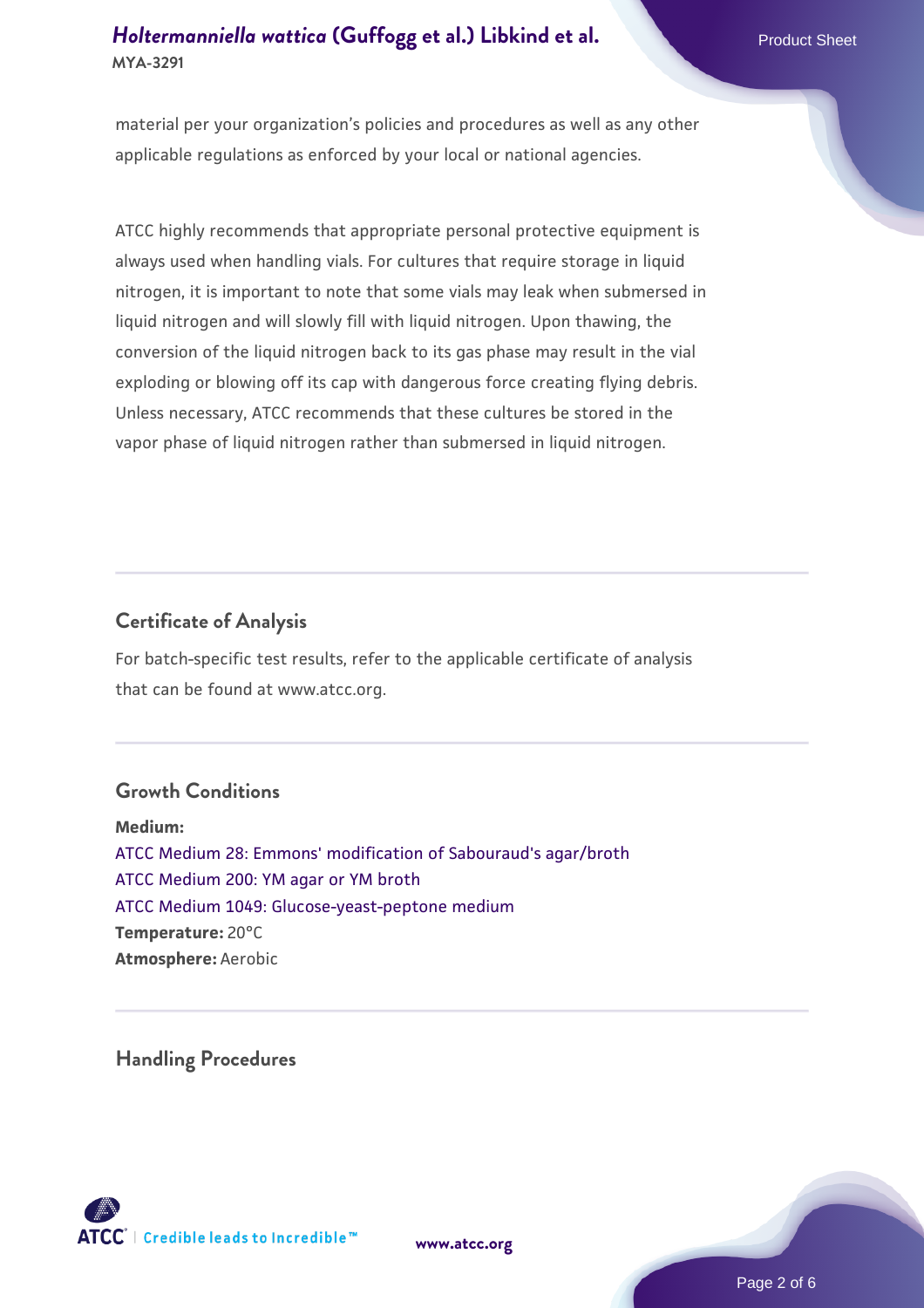## **[Holtermanniella wattica](https://www.atcc.org/products/mya-3291) [\(Guffogg et al.\) Libkind et al.](https://www.atcc.org/products/mya-3291)** Product Sheet **MYA-3291**

**Frozen ampoules** packed in dry ice should either be thawed immediately or stored in liquid nitrogen. If liquid nitrogen storage facilities are not available, frozen ampoules may be stored at or below -70°C for approximately one week. **Do not under any circumstance store frozen ampoules at refrigerator freezer temperatures (generally -20°C).** Storage of frozen material at this temperature will result in the death of the culture.

- 1. To thaw a frozen ampoule, place in a **25°C to 30°C** water bath, until just thawed (**approximately 5 minutes**). Immerse the ampoule just sufficient to cover the frozen material. Do not agitate the ampoule.
- 2. Immediately after thawing, wipe down ampoule with 70% ethanol and aseptically transfer at least 50 µL (or 2-3 agar cubes) of the content onto a plate or broth with medium recommended.
- Incubate the inoculum/strain at the temperature and conditions 3. recommended. Inspect for growth of the inoculum/strain regularly. The sign of viability is noticeable typically after 1-2 days of incubation. However, the time necessary for significant growth will vary from strain to strain.

#### **Notes**

Additional information on this culture is available on the ATCC<sup>®</sup> web site at www.atcc.org.

## **Material Citation**

If use of this material results in a scientific publication, please cite the material in the following manner: *Holtermanniella wattica* (Guffogg et al.) Libkind et al. (ATCC MYA-3291)

## **References**

References and other information relating to this material are available at

**[www.atcc.org](http://www.atcc.org)**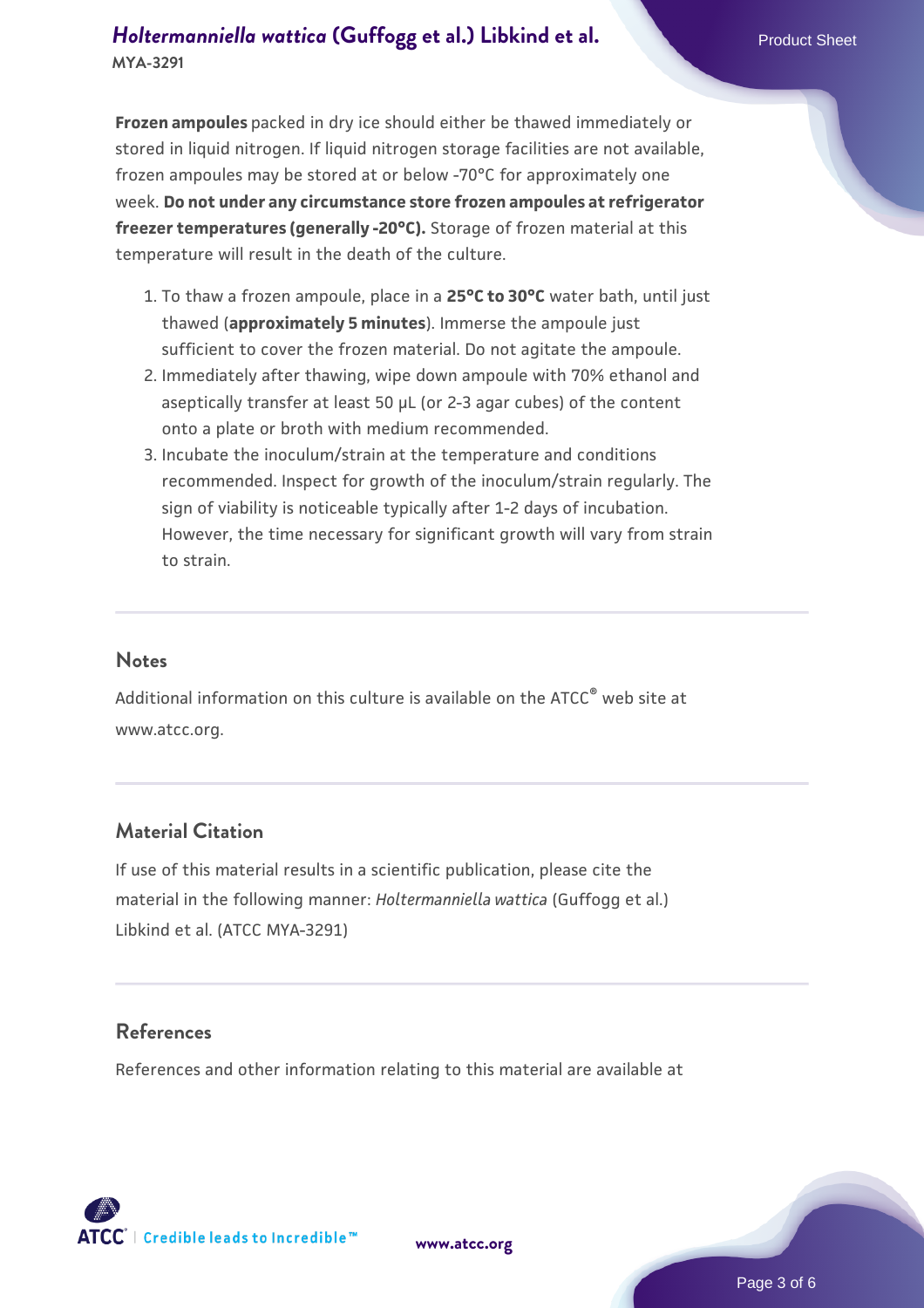#### *[Holtermanniella wattica](https://www.atcc.org/products/mya-3291)* [\(Guffogg et al.\) Libkind et al.](https://www.atcc.org/products/mya-3291) **MYA-3291**

www.atcc.org.

#### **Warranty**

The product is provided 'AS IS' and the viability of ATCC® products is warranted for 30 days from the date of shipment, provided that the customer has stored and handled the product according to the information included on the product information sheet, website, and Certificate of Analysis. For living cultures, ATCC lists the media formulation and reagents that have been found to be effective for the product. While other unspecified media and reagents may also produce satisfactory results, a change in the ATCC and/or depositor-recommended protocols may affect the recovery, growth, and/or function of the product. If an alternative medium formulation or reagent is used, the ATCC warranty for viability is no longer valid. Except as expressly set forth herein, no other warranties of any kind are provided, express or implied, including, but not limited to, any implied warranties of merchantability, fitness for a particular purpose, manufacture according to cGMP standards, typicality, safety, accuracy, and/or noninfringement.

#### **Disclaimers**

This product is intended for laboratory research use only. It is not intended for any animal or human therapeutic use, any human or animal consumption, or any diagnostic use. Any proposed commercial use is prohibited without a license from ATCC.

While ATCC uses reasonable efforts to include accurate and up-to-date information on this product sheet, ATCC makes no warranties or representations as to its accuracy. Citations from scientific literature and patents are provided for informational purposes only. ATCC does not warrant that such information has been confirmed to be accurate or complete and



**[www.atcc.org](http://www.atcc.org)**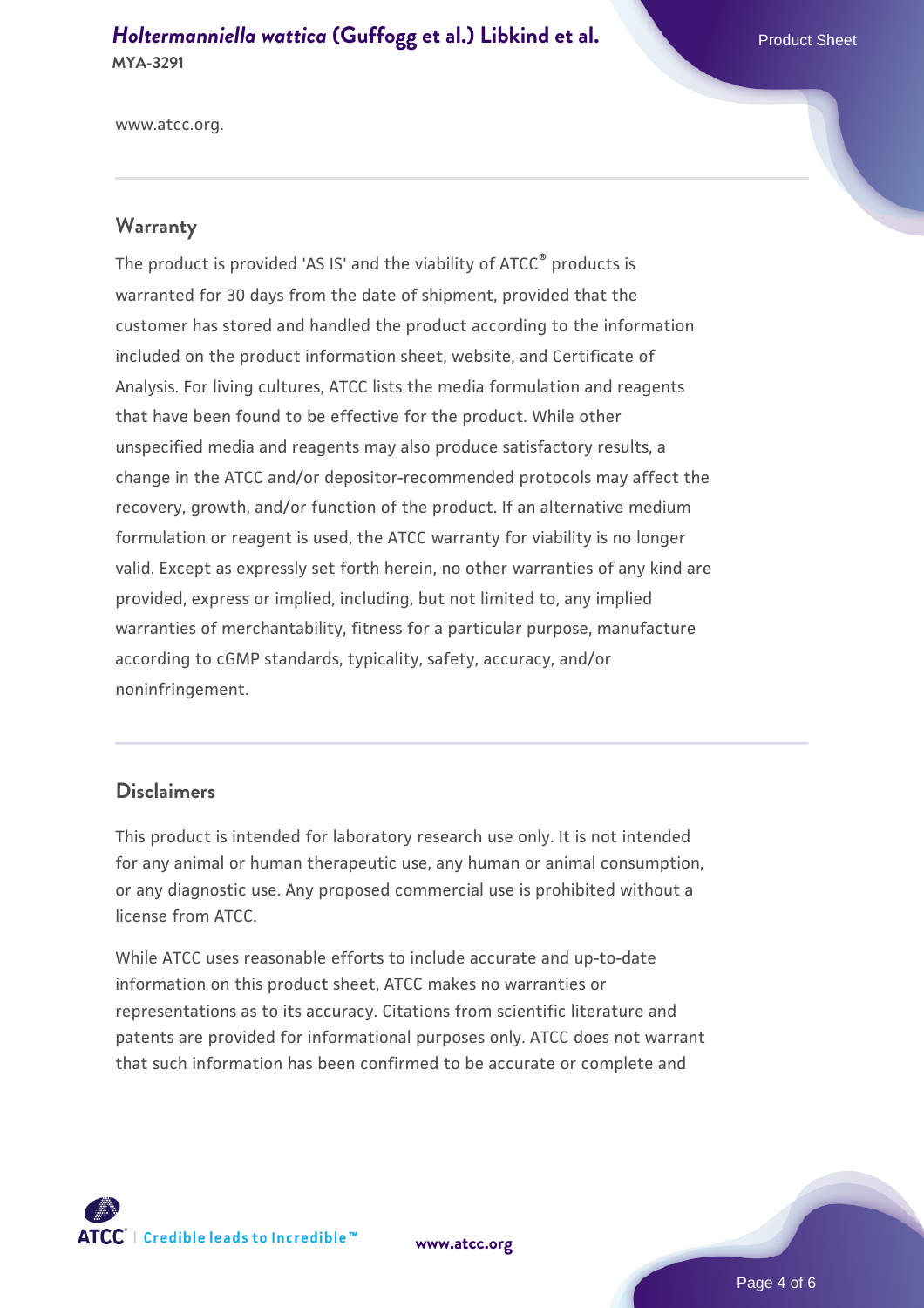## *[Holtermanniella wattica](https://www.atcc.org/products/mya-3291)* [\(Guffogg et al.\) Libkind et al.](https://www.atcc.org/products/mya-3291) **MYA-3291**

the customer bears the sole responsibility of confirming the accuracy and completeness of any such information.

This product is sent on the condition that the customer is responsible for and assumes all risk and responsibility in connection with the receipt, handling, storage, disposal, and use of the ATCC product including without limitation taking all appropriate safety and handling precautions to minimize health or environmental risk. As a condition of receiving the material, the customer agrees that any activity undertaken with the ATCC product and any progeny or modifications will be conducted in compliance with all applicable laws, regulations, and guidelines. This product is provided 'AS IS' with no representations or warranties whatsoever except as expressly set forth herein and in no event shall ATCC, its parents, subsidiaries, directors, officers, agents, employees, assigns, successors, and affiliates be liable for indirect, special, incidental, or consequential damages of any kind in connection with or arising out of the customer's use of the product. While reasonable effort is made to ensure authenticity and reliability of materials on deposit, ATCC is not liable for damages arising from the misidentification or misrepresentation of such materials.

Please see the material transfer agreement (MTA) for further details regarding the use of this product. The MTA is available at www.atcc.org.

## **Copyright and Trademark Information**

© ATCC 2021. All rights reserved. ATCC is a registered trademark of the American Type Culture Collection.

#### **Revision**

This information on this document was last updated on 2021-05-20

**Contact Information**



**[www.atcc.org](http://www.atcc.org)**

Page 5 of 6